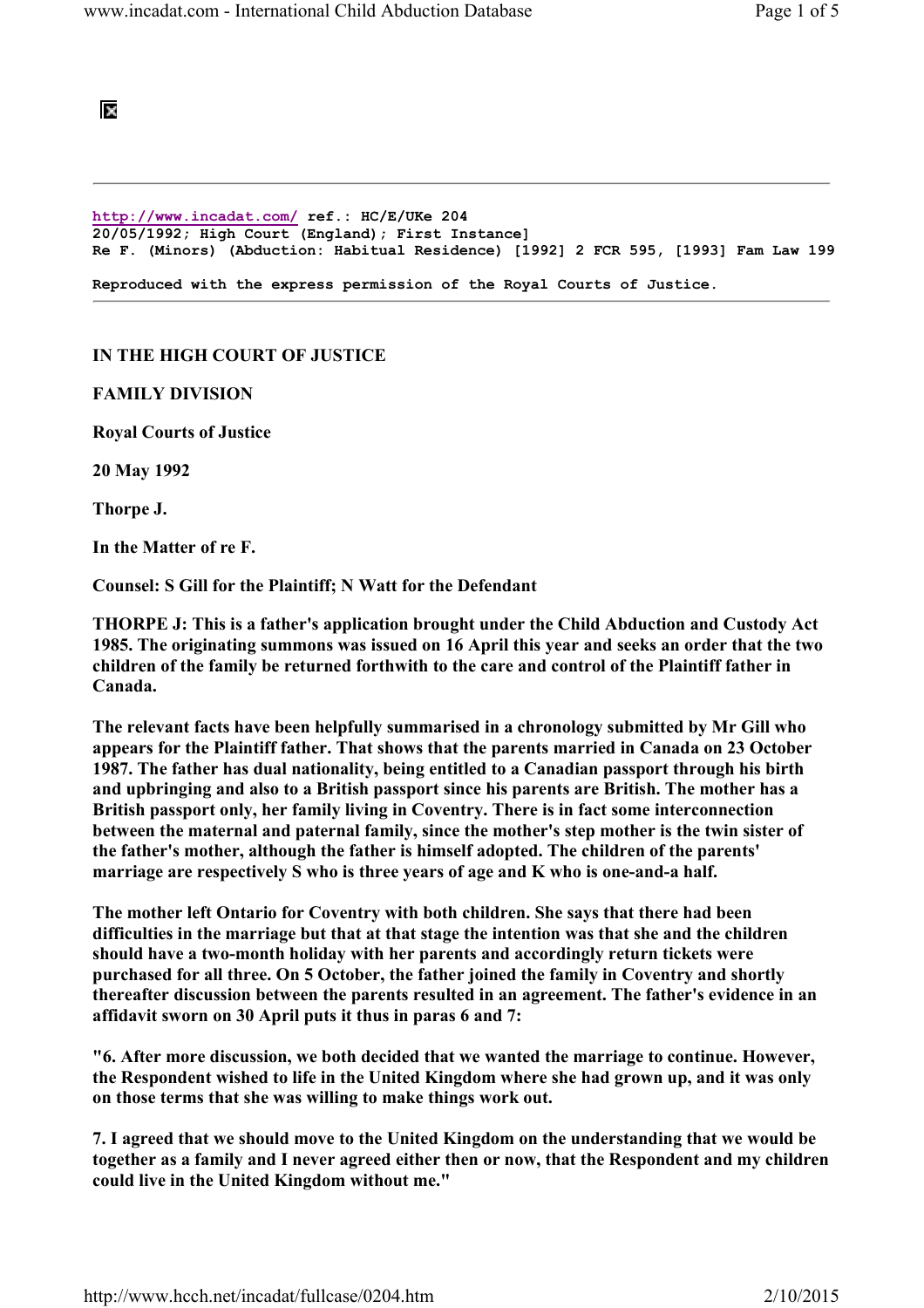The mother in her affidavit sworn on 7 May, para 4:

"We did discuss the future in detail when the Plaintiff came to England. The children had already been here for some weeks. I felt that our marriage might work in this country. We did agree that I should look after the children whether or not the marriage worked and that I should do that in England where I have the support of my family and the companionship of friends. I should make it very clear that I always understood that the Plaintiff should be involved with major decisions affecting the children and that he would have access to them. I adhere to that position today."

The parents agreed that they would return to Canada together as a couple to sort out the practicalities of the intended family relocation in the United Kingdom. The father in his affidavit, para 9:

"We anticipated that the Respondent would return to the United Kingdom in April 1992 and that I would rejoin my family in July of 1992 after my release from the Canadian Armed Forces."

On the day before their departure, the parents signed a document:

"We, the parents of S and K, leave them in the safe keeping of their grandparents who will act as guardians with full authority until we return to the United Kingdom."

In fact the mother's return to the United Kingdom came long before the anticipated month of April 1992. She returned on 12 November. The father followed on 11 December and remained with the family in Coventry until the end of his Christmas holidays on 11 January.

In relation to that Christmas month, the father says, para 14:

"Over this holiday period I stayed with the Respondent and her parents. It was a most uncomfortable time but I was happy to be with the children and although there were some difficulties between us, I was hopeful that once I moved to the United Kingdom and we had our own residence, we would work things out."

The mother, para 7:

"The Plaintiff's visit to my parents' home in December was certainly not a success, but I did not at that stage know that the marriage was over."

Plainly after the father's return to Canada on 11 January the mother must have reached the conclusion that the marriage was over for on 20 January she issued an application under the Children Act 1989 seeking a residence order and financial provision.

On the following day the father telephoned. His affidavit, para 18:

"On January 21st, 1992, I telephoned the Respondent and I was advised that our marriage was over. She specifically told me that I could not move to the United Kingdom and stay with her at her parents home because her parents did not wish me to be there. ... Until that point I had not realized that we had separated on a permanent basis."

The mother's affidavit, para 8:

"In the course of the conversation, the Plaintiff told me that he thought that our relationship was over, and asked if I agreed. ... I agreed, but I certainly did not make any unilateral decision to end the marriage."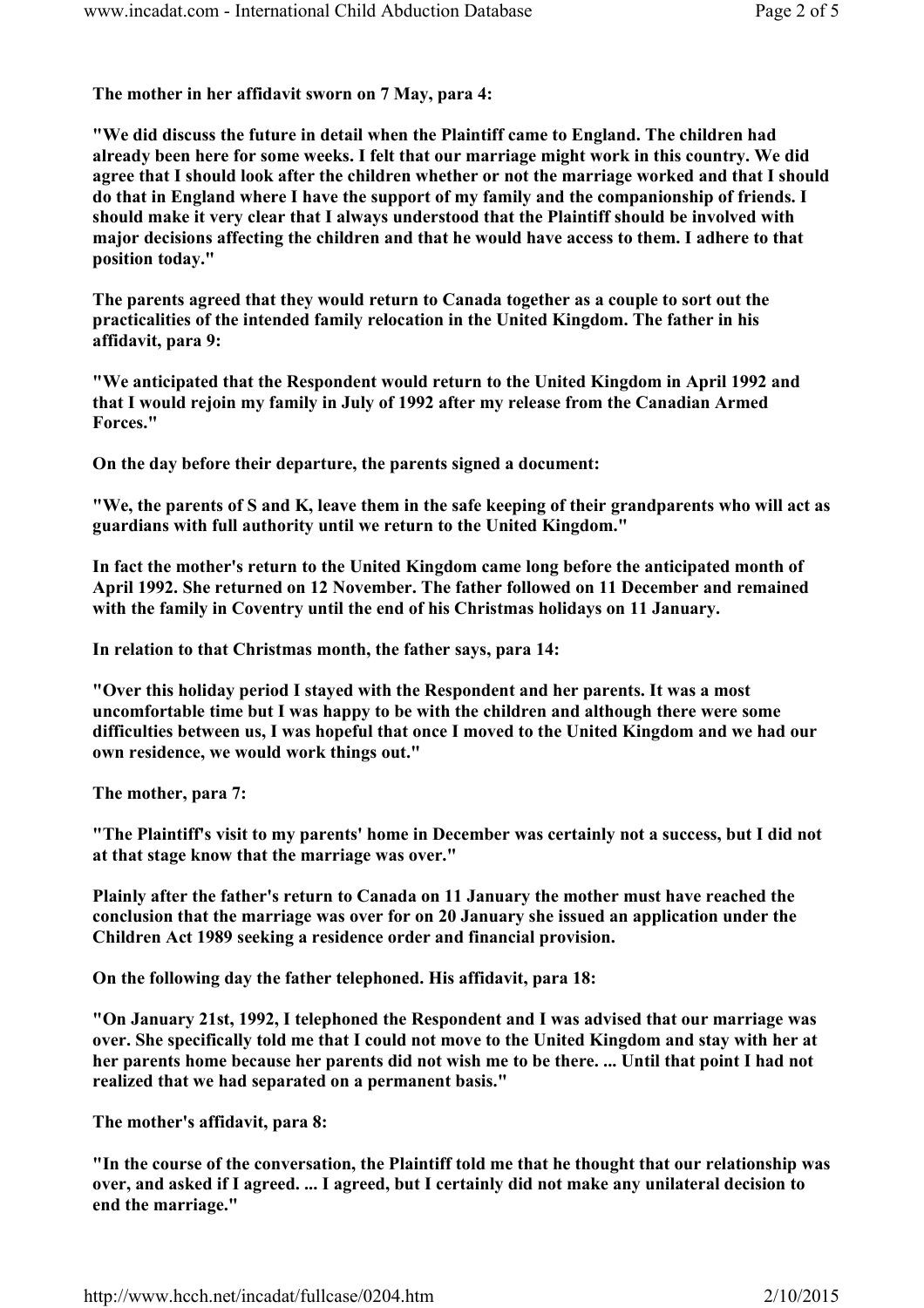So there is some difference of emphasis between them but at least it is common ground that within about 24 hours of initiating proceedings the mother told the father that the marriage was at an end.

The father says that he took advice in Canada in that month of January and was advised that he had no legal remedy.

On 10 February the mother issued a petition for dissolution in the Coventry County Court.

In March the father says that he was further advised, on this occasion positively, to take proceedings under the Hague Convention. On 16 April he issued the originating summons to which I have referred and on 30 April he issued a notice of application in the Ontario Court by which he sought a declaration that the habitual residence of the children is Province of Ontario, secondly a declaration that the retention of the children by the mother was wrongful within the meaning of the Convention and, thirdly, a declaration that he was entitled to and actually exercising his rights of custody to the children at the time of their wrongful retention in the United Kingdom. That application was twice adjourned and the parallel application in this jurisdiction was also adjourned. The result of those directions was that the Canadian application was fixed for final hearing on 19 May and the United Kingdom originating summons for hearing on 20 May.

The outcome in Canada is not entirely clear beyond the certain knowledge that the Court dismissed the father's application.

This morning Mr Gill has tried to persuade me that his client is entitled to a peremptory order under art 12 of the Convention. Of course in order to justify his client's entitlement to that relief, he has to show that the children have been wrongfully removed or retained in the terms of art 3. Article 3 shows that the removal or retention of a child is to be considered wrongful where it is in breach of rights of custody attributed to a person either jointly or alone under the law of the state in which the child was habitually resident immediately before the removal or retention.

So, ultimately refined, the question in this case is were the children habitually resident in Canada as at 21 January 1992, the date upon which the arrangement for shared family life in this jurisdiction finally broke down?

It seems to me quite impossible for Mr Gill to demonstrate that essential foundation. The reality is that in mid-October these parents agreed that their children should be brought up in the United Kingdom by both parents, assuming that the marriage survived the stresses to which it was subjected, or by the mother alone if it did not. That situation had the father's support and approval so long as the prospects for the survival of the marriage survived.

The father in his affidavit, para 21, has asserted that the mother never intended to make the marriage work and deliberately misled him into allowing her and the children to remain in the United Kingdom in October 1991. There is absolutely no particularisation of that assertion and no specific evidence to support it. It seems to me no more than an unfounded suspicion.

The question of the legal route by which the habitual residence of children changes was considered by the House of Lords in the case of C v S [1990] 2 All ER 961, [1990] FLR 442. In the Court of Appeal, the Master of the Rolls had expressed these views on the transition process:

"I think it is a very interesting question whether J and his mother would establish habitual residence in this country as at the moment when they arrived in this country in circumstances in which they had every intention of staying here indefinitely and of settling here.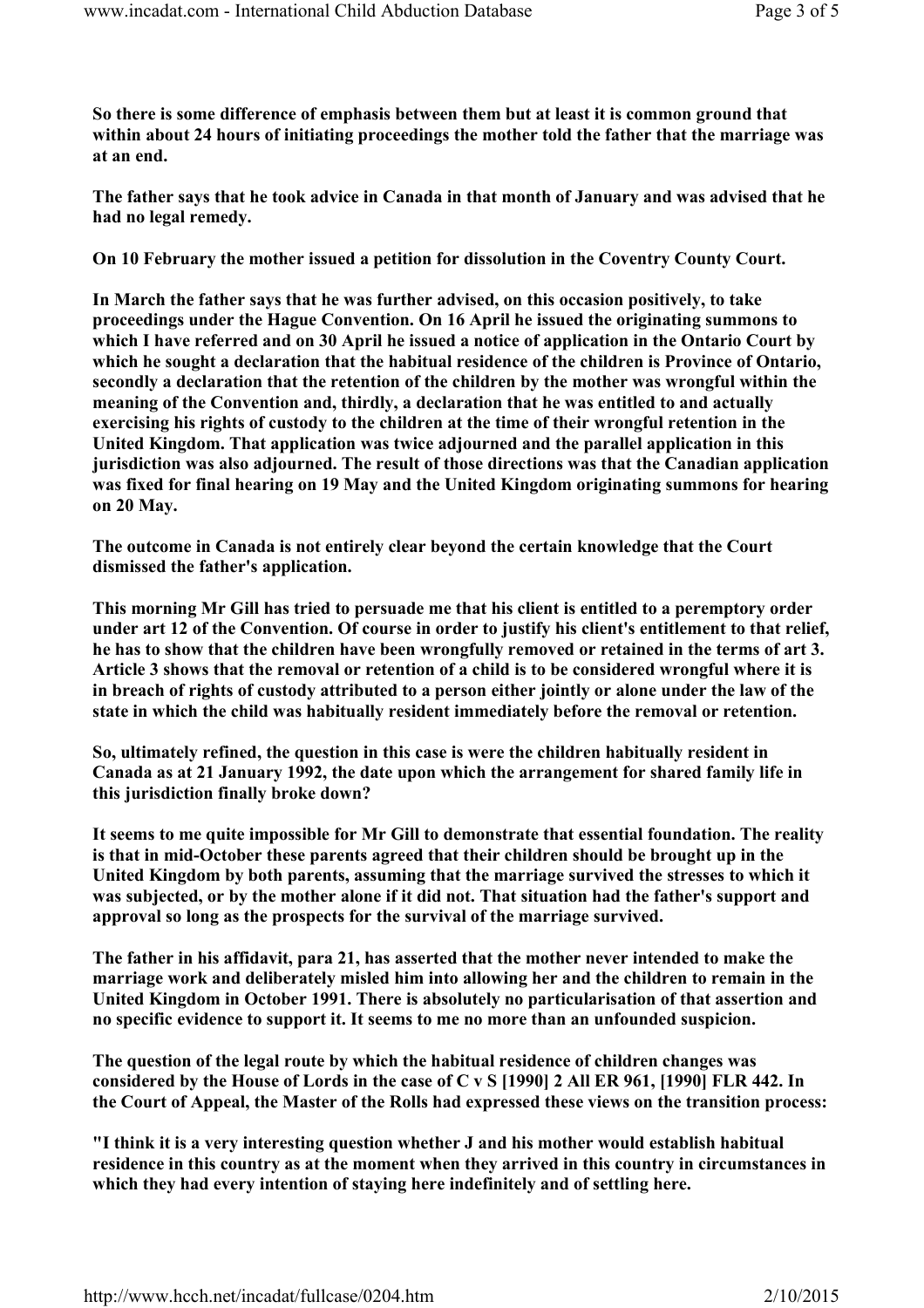But I do not think with respect to the argument, that that is the point. The question is: did J's habitual residence in Australia, which certainly existed up to 21 March (1990) continue thereafter? It may take time. I do not say it does, to establish habitual residence, but I cannot see that it takes any time to terminate it. J's intentions must, of course, be those of his mother ... and there is no doubt at all in my mind that the mother ceased to be habitually resident in Western Australia from the moment when she left Western Australia bound for England, with the intention of remaining permanently in this country."

In the House of Lords, Lord Brandon in his speech concurred with that basic proposition. He said:

"The third point is that there is a significant difference between a person ceasing to be habitually resident in country A and his subsequently becoming habitually resident in country B. A person may cease to be habitually resident in country A in a single day if he or she leaves it with a settled intention not to return to it but to take up long term residence in country B instead."

He then went on to express a different view as to the speed with which habitual residence can be acquired in the new land. He said:

"Such a person cannot, however, become habitually resident in country B in a single day. An appreciable period of time and a settled intention will be necessary to enable him or her to become so."

Applying those principles to this case, it is absolutely plain that these children ceased to be habitually resident in Ontario on a date in mid-October 1991 when their parents mutually decided that they should remain in this jurisdiction and that their grandparents should have charge of them whilst their parents sorted out the practicalities of packing up family life in Canada and tackled the inherent differences that had arisen between them within the marriage. Whether the children had obtained habitual residence in this jurisdiction between that date and 21 January 1992 is a more open question. For my part, I prefer the conclusion that they had. But in my judgment it is not necessary to determine that question. For Mr Gill does not demonstrate his client's entitlement to relief under the Convention by establishing that the children had failed to acquire habitual residence within this jurisdiction by 21 January. He is only entitled to succeed if he can demonstrate that at that date they were habitually resident in Canada.

For all the reasons which I have given, my inescapable conclusion is that he has completely failed in that task and that these proceedings are misconceived. In the most ordinary language, the proceedings are misconceived because these are not abducted children but children whose centre of gravity has been switched eastwards across the Atlantic by parental agreement in the autumn of last year at a time when the marriage was by no means over, although its future hung in the balance.

Had the Canadian judge determined that the children were habitually resident in Ontario yesterday, I would not have delivered a judgment reaching the opposite conclusion without at least adjourning to obtain a transcript of his findings and conclusions. But since the conclusion that I have reached accords with his, I have not thought it necessary to adjourn this summons for that information. I am satisfied that it is safe to dismiss the summons without further evidence of the basis of his judgment.

[http://www.incadat.com/] [http://www.hcch.net/] [top of page]

All information is provided under the terms and conditions of use.